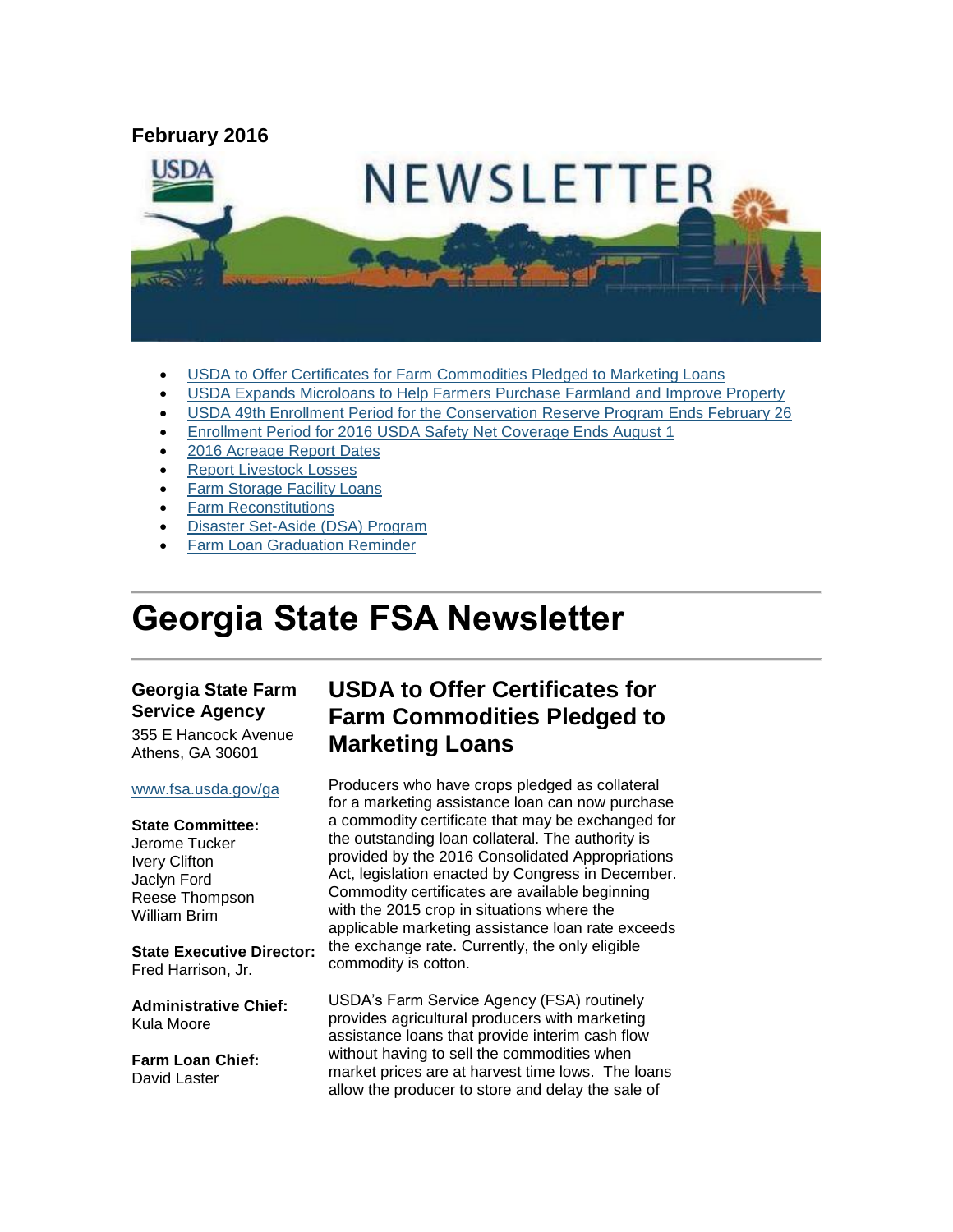### **Farm Program Chief:** Brett Martin

**Public Affairs/Outreach:** Neal Leonard

Please contact your local FSA Office for questions specific to your operation or county.

the commodity until more favorable market conditions emerge, while also providing for a more orderly marketing of commodities throughout the marketing year.

These loans are considered "nonrecourse" because the loan can be redeemed by delivering the commodity pledged as collateral to the government as full payment for the loan upon maturity. Commodity certificates are available to loan holders having outstanding nonrecourse loans for wheat, upland cotton, rice, feed grains, pulse crops (dry peas, lentils, large and small chickpeas), peanuts, wool, soybeans and designated minor oilseeds. These certificates can be purchased at the posted county price (or adjusted world price or national posted price) for the quantity of commodity under loan, and must be immediately exchanged for the collateral, satisfying the loan.

Producers may contact their FSA office that maintains their loan or their loan service agent for additional information. Producers who do business with Cooperative Marketing Associations (CMA) or Designated Marketing Associations (DMA) may contact their respective associations for additional information. To learn more about commodity certificates, visit [www.fsa.usda.gov/pricesupport.](http://www.fsa.usda.gov/pricesupport)

# <span id="page-1-0"></span>**USDA Expands Microloans to Help Farmers Purchase Farmland and Improve Property**

The U.S. Department of Agriculture (USDA) will begin offering farm ownership microloans, creating a new financing avenue for farmers to buy and improve property. These microloans will be especially helpful to beginning or underserved farmers, U.S. veterans looking for a career in farming, and those who have small and mid-sized farming operations.

The microloan program, which celebrates its third anniversary this week, has been hugely successful, providing more than 16,800 low-interest loans, totaling over \$373 million to producers across the country. Microloans have helped farmers and ranchers with operating costs, such as feed, fertilizer, tools, fencing, equipment, and living expenses since 2013. Seventy percent of loans have gone to new farmers.

Now, microloans will be available to also help with farm land and building purchases, and soil and water conservation improvements. FSA designed the expanded program to simplify the application process, expand eligibility requirements and expedite smaller real estate loans to help farmers strengthen their operations. Microloans provide up to \$50,000 to qualified producers, and can be issued to the applicant directly from the USDA Farm Service Agency (FSA).

This microloan announcement is another USDA resource for America's farmers and ranchers to utilize, especially as [new and beginning farmers and ranchers](http://www.usda.gov/newfarmers) look for the assistance they need to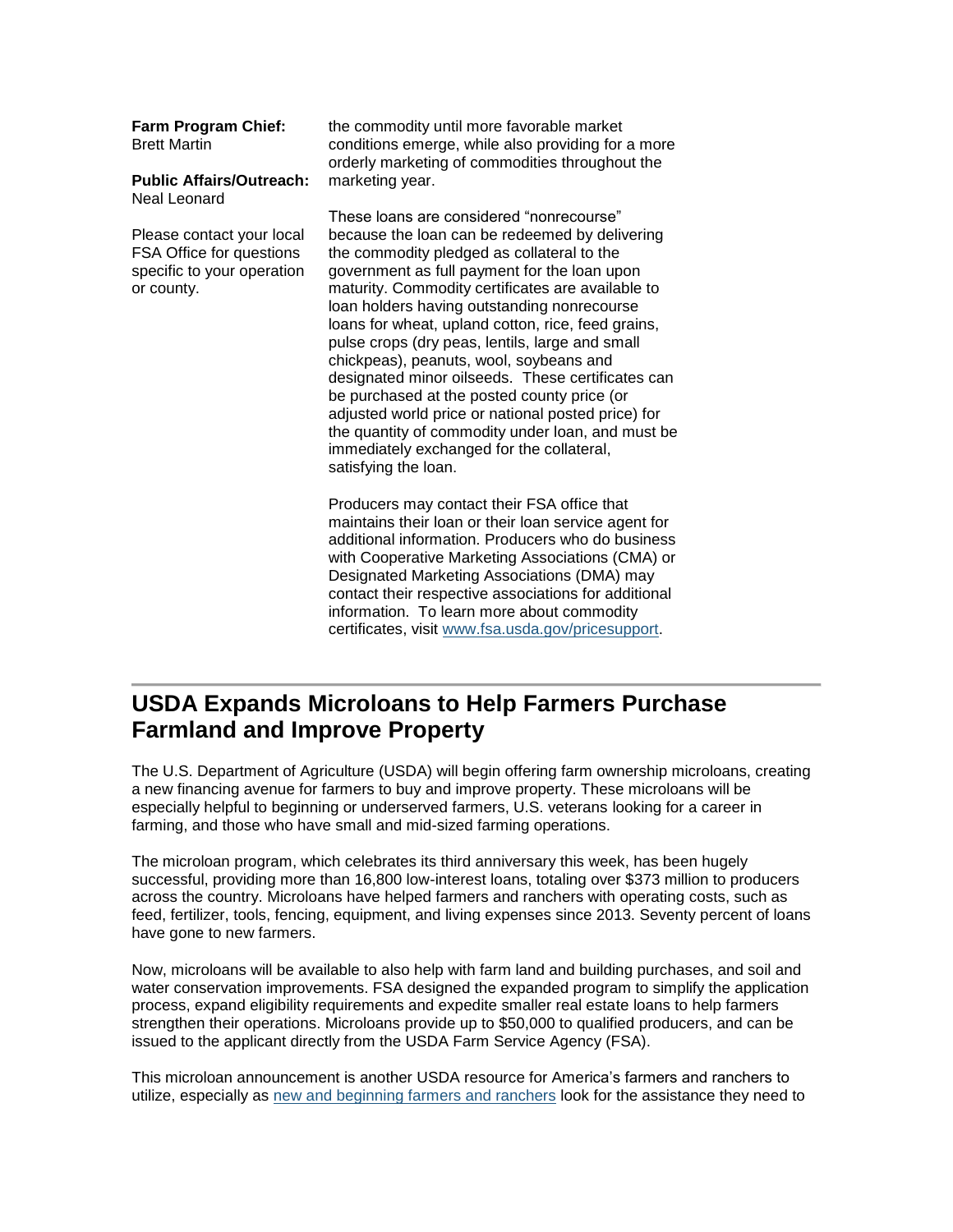get started. To learn more about the FSA microloan program visit [www.fsa.usda.gov/microloans,](http://www.fsa.usda.gov/microloans) or contact your local FSA office. To find your nearest office location, please visit [http://offices.usda.gov.](http://links.govdelivery.com/track?type=click&enid=ZWFzPTEmbWFpbGluZ2lkPTIwMTUwMjEwLjQxNDAyNjYxJm1lc3NhZ2VpZD1NREItUFJELUJVTC0yMDE1MDIxMC40MTQwMjY2MSZkYXRhYmFzZWlkPTEwMDEmc2VyaWFsPTE3MjQxMDk2JmVtYWlsaWQ9ZGFyaW4ubGVhY2hAaWEudXNkYS5nb3YmdXNlcmlkPWRhcmluLmxlYWNoQGlhLnVzZGEuZ292JmZsPSZleHRyYT1NdWx0aXZhcmlhdGVJZD0mJiY=&&&113&&&http://offices.usda.gov/)

# <span id="page-2-0"></span>**USDA 49th Enrollment Period for the Conservation Reserve Program Ends February 26**

December 2015 Marked 30th Anniversary for the Nation's Most Successful Voluntary Conservation Program

Farmers and ranchers are reminded that the general enrollment period for the Conservation Reserve Program (CRP) ends on February 26, 2016. December 2015 marked the 30th anniversary of CRP, a federally funded program that assists agricultural producers with the cost of restoring, enhancing and protecting certain grasses, shrubs and trees to improve water quality, prevent soil erosion and reduce loss of wildlife habitat.

As of September 2015, 24.2 million acres were enrolled in CRP. CRP also is protecting more than 170,000 stream miles with riparian forest and grass buffers, enough to go around the world 7 times. For an interactive tour of CRP success stories from across the U.S., visit [www.fsa.usda.gov/CRPis30,](http://www.fsa.usda.gov/CRPis30) or follow on Twitter at #CRPis30.

Participants in CRP establish long-term, resource-conserving plant species, such as approved grasses or trees (known as "covers") to control soil erosion, improve water quality and develop wildlife habitat on marginally productive agricultural lands. In return, FSA provides participants with rental payments and cost-share assistance. At times when commodity prices are low, enrolling sensitive lands in CRP can be especially attractive to farmers and ranchers, as it softens the economic hardship for landowners at the same time that it provides ecological benefits. Contract duration is between 10 and 15 years. The long-term goal of the program is to re-establish native plant species on marginal agricultural lands for the primary purpose of preventing soil erosion and improving water quality and related benefits of reducing loss of wildlife habitat.

Contracts on 1.64 million acres of CRP are set to expire on September 30, 2016. Producers with expiring contracts or producers with environmentally sensitive land are encouraged to evaluate their options under CRP.

Since it was established on December 23, 1985, CRP has:

- Prevented more than 9 billion tons of soil from eroding, enough soil to fill 600 million dump trucks;
- Reduced nitrogen and phosphorous runoff relative to annually tilled cropland by 95 and 85 percent respectively;
- Sequestered an annual average of 49 million tons of greenhouse gases, equal to taking 9 million cars off the road.

Since 1996, CRP has created nearly 2.7 million acres of restored wetlands.

For more information about FSA conservation programs, visit a local FSA office or [www.fsa.usda.gov/](http://www.fsa.usda.gov/)conservation. To find your local FSA office, visit [http://offices.usda.gov.](http://offices.usda.gov/)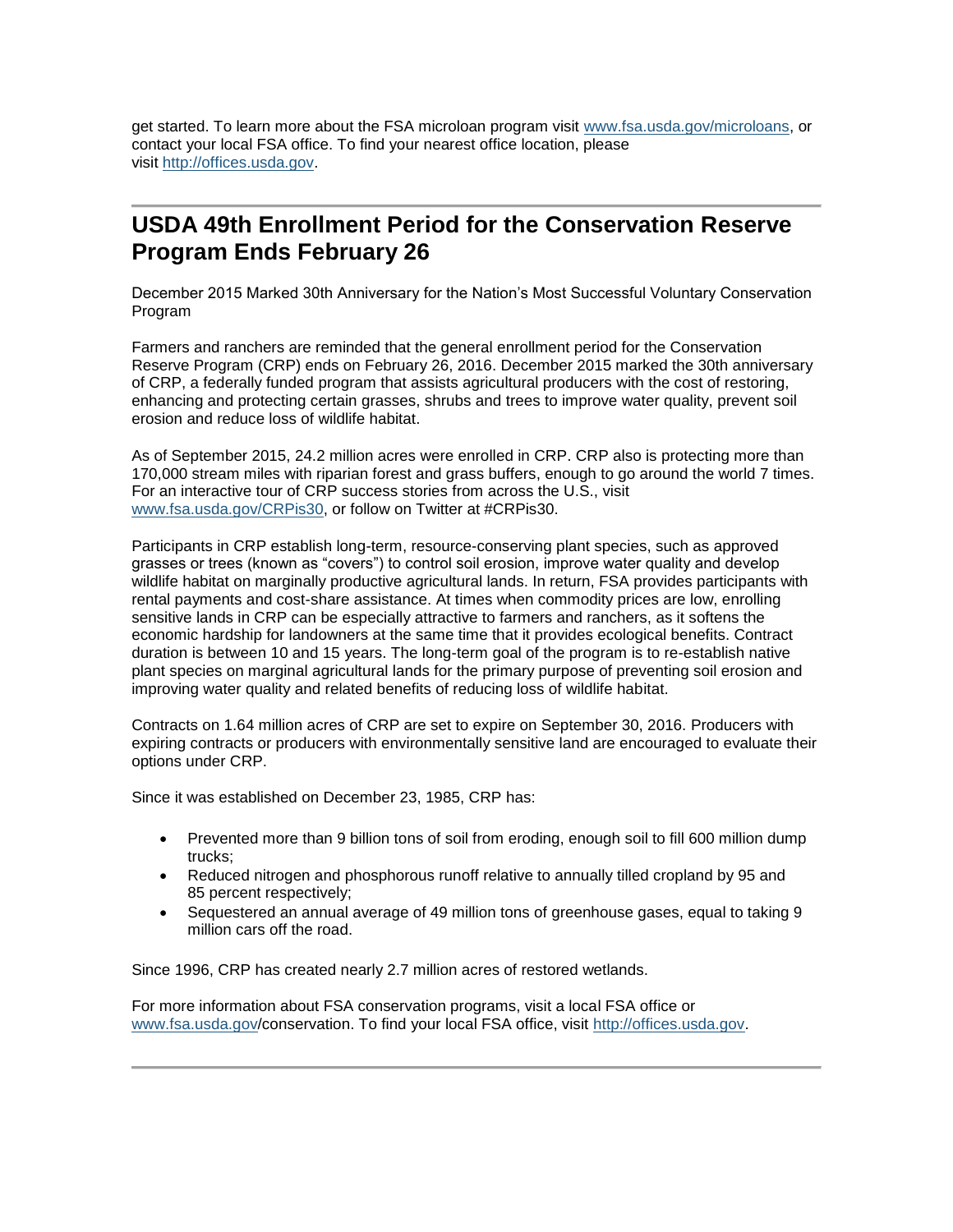# <span id="page-3-0"></span>**Enrollment Period for 2016 USDA Safety Net Coverage Ends August 1**

USDA's Farm Service Agency (FSA) has announced that producers who chose coverage from the safety net programs established by the 2014 Farm Bill, known as the Agriculture Risk Coverage (ARC) or the Price Loss Coverage (PLC) programs, can visit FSA county offices through August 1, 2016, to sign contracts to enroll in coverage for 2016.

Although the choice between ARC and PLC is completed and remains in effect through 2018, producers must still enroll their farm by signing a contract each year to receive coverage.

Producers are encouraged to contact their local FSA office to schedule an appointment to enroll. If a farm is not enrolled during the 2016 enrollment period, producers on that farm will not be eligible for financial assistance from the ARC or PLC programs should crop prices or farm revenues fall below the historical price or revenue benchmarks established by the program.

The two programs were authorized by the 2014 Farm Bill and offer a safety net to agricultural producers when there is a substantial drop in prices or revenues for covered commodities. Covered commodities include barley, canola, large and small chickpeas, corn, crambe, flaxseed, grain sorghum, lentils, mustard seed, oats, peanuts, dry peas, rapeseed, long grain rice, medium grain rice (which includes short grain and sweet rice), safflower seed, sesame, soybeans, sunflower seed and wheat. Upland cotton is no longer a covered commodity. For more details regarding these programs, go to [www.fsa.usda.gov/arc-plc.](http://www.fsa.usda.gov/arc-plc)

For more information, producers are encouraged to visit their local FSA office. To find a local FSA office, visit [http://offices.usda.gov.](http://offices.usda.gov/)

## <span id="page-3-1"></span>**2016 Acreage Report Dates**

In order to comply with FSA program eligibility requirements, all producers are encouraged to visit your local FSA office to file an accurate crop certification report by the applicable deadline.

The following acreage reporting dates are applicable for the entire State of Georgia

| March 15, 2016 | Cabbage (planted 10/1/15 thru 2/20/16); Onions (planted        |
|----------------|----------------------------------------------------------------|
|                | 10/21/2015 thru 2/1/16 and Pecans                              |
| May 15, 2016:  | Sweet Corn (planted 1/1/16 thru 5/15/16); Tobacco, and         |
|                | Tomatoes (planted $1/1/16$ thru $4/5/16$ )                     |
| July 15, 2016: | ALL other crops for which a specific reporting deadline is not |
|                | established                                                    |

The following exceptions apply to the above acreage reporting dates:

 If the crop has not been planted by the above acreage reporting date, then the acreage must be reported no later than 15 calendar days after planting is completed.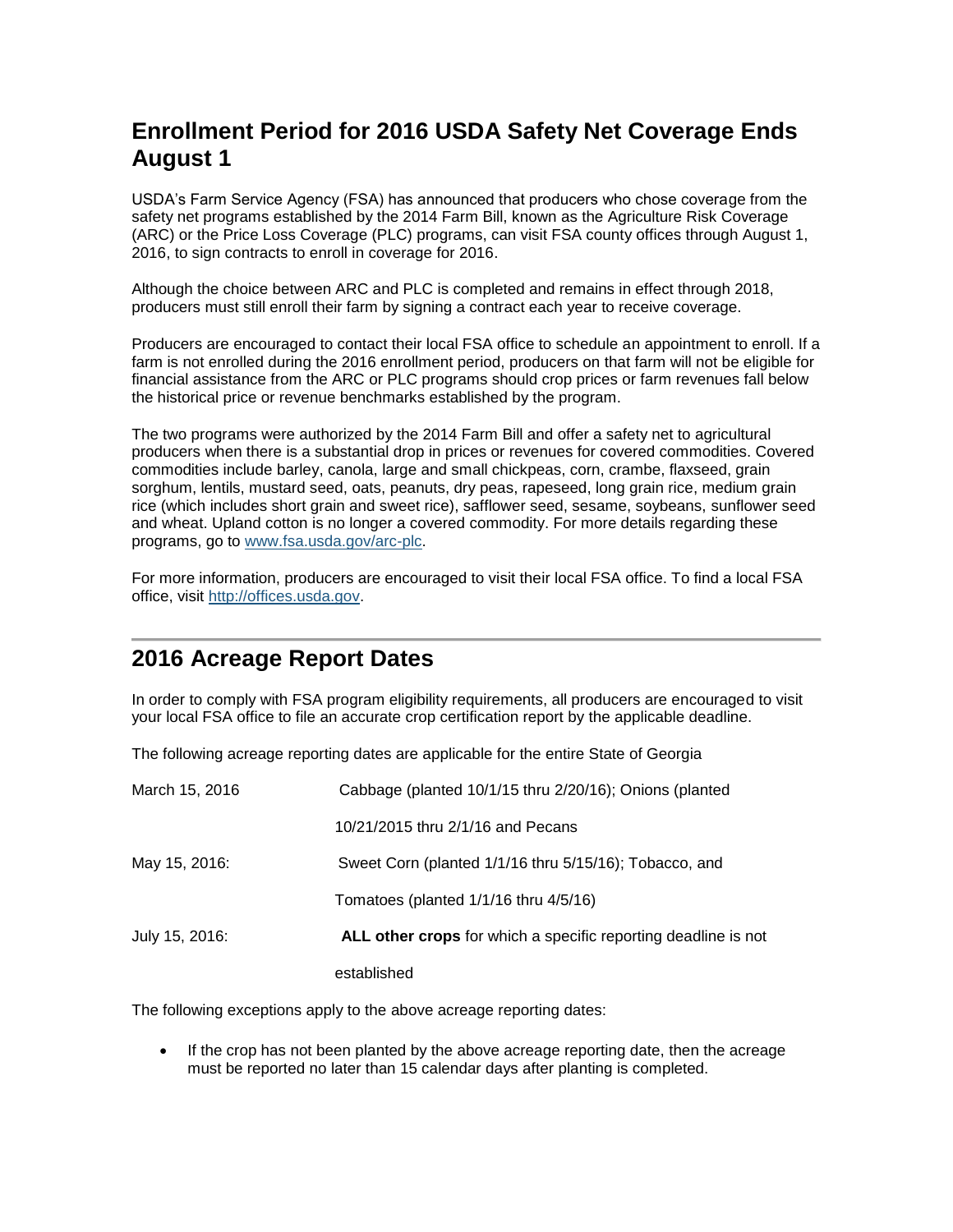- If a producer acquires additional acreage after the above acreage reporting date, then the acreage must be reported no later than 30 calendars days after purchase or acquiring the lease. Appropriate documentation must be provided to the county office.
- If a perennial forage crop is reported with the intended use of "cover only," "green manure," "left standing," or "seed," then the acreage must be reported by July 15th.

Noninsured Crop Disaster Assistance Program (NAP) policy holders should note that the acreage reporting date for NAP covered crops **is the earlier of** the dates listed above or 15 calendar days before grazing or harvesting of the crop begins.

For questions regarding crop certification and crop loss reports, please contact your local FSA office.

## <span id="page-4-0"></span>**Report Livestock Losses**

The Livestock Indemnity Program (LIP) provides assistance to eligible producers for livestock death losses in excess of normal mortality due to adverse weather and attacks by animals reintroduced into the wild by the federal government or protected by federal law – **NOTE**: losses due to coyotes are NOT eligible. LIP compensates livestock owners and contract growers for livestock death losses in excess of normal mortality due to adverse weather, including losses due to hurricanes, floods, blizzards, tornados, and wildfires.

For 2016, eligible losses must occur on or after Jan. 1, 2016, and before December 31, 2016. A **notice of loss must be filed with FSA within 30** days of when the loss of livestock occurs**. It is strongly the producer contact the county office immediately so the FSA office can make a farm visit to verify the loss.** Participants must provide the following supporting documentation to their local FSA office no later than 30 calendar days after the end of the calendar year for which benefits are requested:

- Proof of death documentation
- Copy of growers contracts (if applicable)
- Proof of normal mortality documentation (if applicable)

Producers who suffer livestock losses in 2016 must file **both** of the following:

- **A notice of loss the earlier of 30 calendar days** of when the loss occurred or by January 30, 2017.
- **An application for payment by January 30, 2017**.

Additional Information about LIP is available at your local FSA office or online at: [www.fsa.usda.gov.](file:///C:/Documents%20and%20Settings/murray.watts/Local%20Settings/Temporary%20Internet%20Files/Content.Outlook/WRAEZEPN/www.fsa.usda.gov)

# <span id="page-4-1"></span>**Farm Storage Facility Loans**

FSA's Farm Storage Facility Loan (FSFL) program provides low-interest financing to producers to build or upgrade storage facilities.

The low-interest funds can be used to build or upgrade permanent facilities to store commodities. Eligible commodities include corn, grain sorghum, rice, soybeans, oats, peanuts, wheat, barley, minor oilseeds harvested as whole grain, pulse crops (lentils, chickpeas and dry peas), hay, honey, renewable biomass, fruits, nuts and vegetables for cold storage facilities, floriculture, hops, maple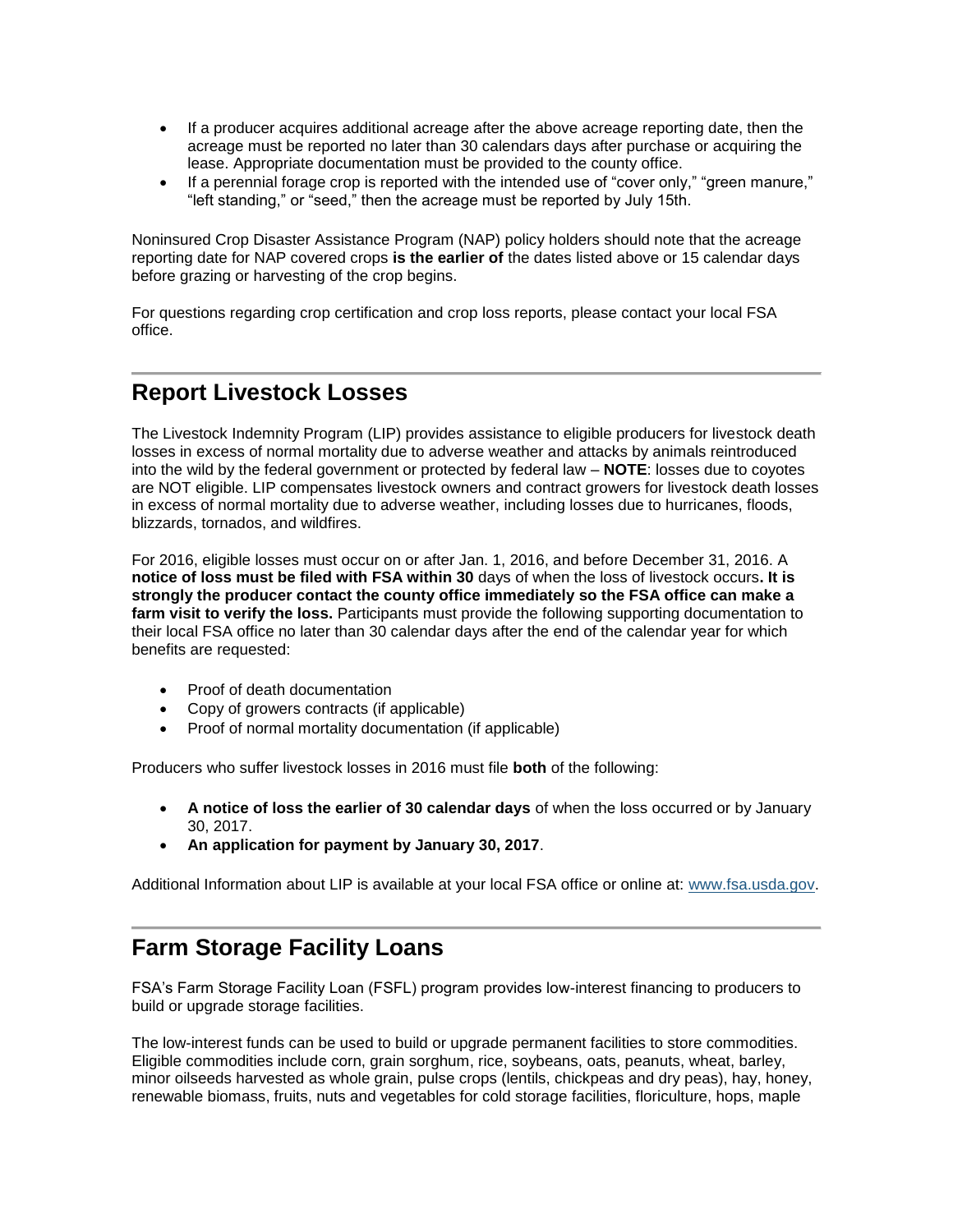sap, rye, milk, cheese, butter, yogurt, meat and poultry (unprocessed), eggs, and aquaculture (excluding systems that maintain live animals through uptake and discharge of water). Qualified facilities include grain bins, hay barns and cold storage facilities for eligible commodities.

Producers do not need to demonstrate the lack of commercial credit availability to apply. The loans are designed to assist a diverse range of farming operations, including small and mid-sized businesses, new farmers, operations supplying local food and farmers markets, non-traditional farm products, and underserved producers.

To learn more about the FSA Farm Storage Facility Loan, visit [www.fsa.usda.gov/pricesupport](http://www.fsa.usda.gov/pricesupport) or contact your local FSA county office. To find your local FSA county office, visit [http://offices.usda.gov.](http://offices.usda.gov/)

# <span id="page-5-0"></span>**Farm Reconstitutions**

When changes in farm ownership or operation take place, a farm reconstitution is necessary. The reconstitution — or recon — is the process of combining or dividing farms or tracts of land based on the farming operation.

The following are the different methods used when doing a farm recon.

**Estate Method** — the division of bases, allotments and quotas for a parent farm among heirs in settling an estate;

**Designation of Landowner Method** — may be used when (1) part of a farm is sold or ownership is transferred; (2) an entire farm is sold to two or more persons; (3) farm ownership is transferred to two or more persons; (4) part of a tract is sold or ownership is transferred; (5) a tract is sold to two or more persons; or (6) tract ownership is transferred to two or more persons. In order to use this method the land sold must have been owned for at least three years, or a waiver granted, and the buyer and seller must sign a Memorandum of Understanding;

**DCP Cropland Method** — the division of bases in the same proportion that the DCP cropland for each resulting tract relates to the DCP cropland on the parent tract;

**Default Method** — the division of bases for a parent farm with each tract maintaining the bases attributed to the tract level when the reconstitution is initiated in the system.

# <span id="page-5-1"></span>**Disaster Set-Aside (DSA) Program**

FSA borrowers with farms located in designated primary or contiguous disaster areas who are unable to make their scheduled FSA loan payments should consider the Disaster Set-Aside (DSA) program.

DSA is available to producers who suffered losses as a result of a natural disaster and is intended to relieve immediate and temporary financial stress. FSA is authorized to consider setting aside the portion of a payments needed for the operation to continue on a viable scale. Borrowers must have at least two years left on the term of their loan in order to qualify.

Borrowers have eight months from the date of the disaster designation to submit a complete application. The application must include a written request for DSA signed by all parties liable for the debt along with production records and financial history for the operating year in which the